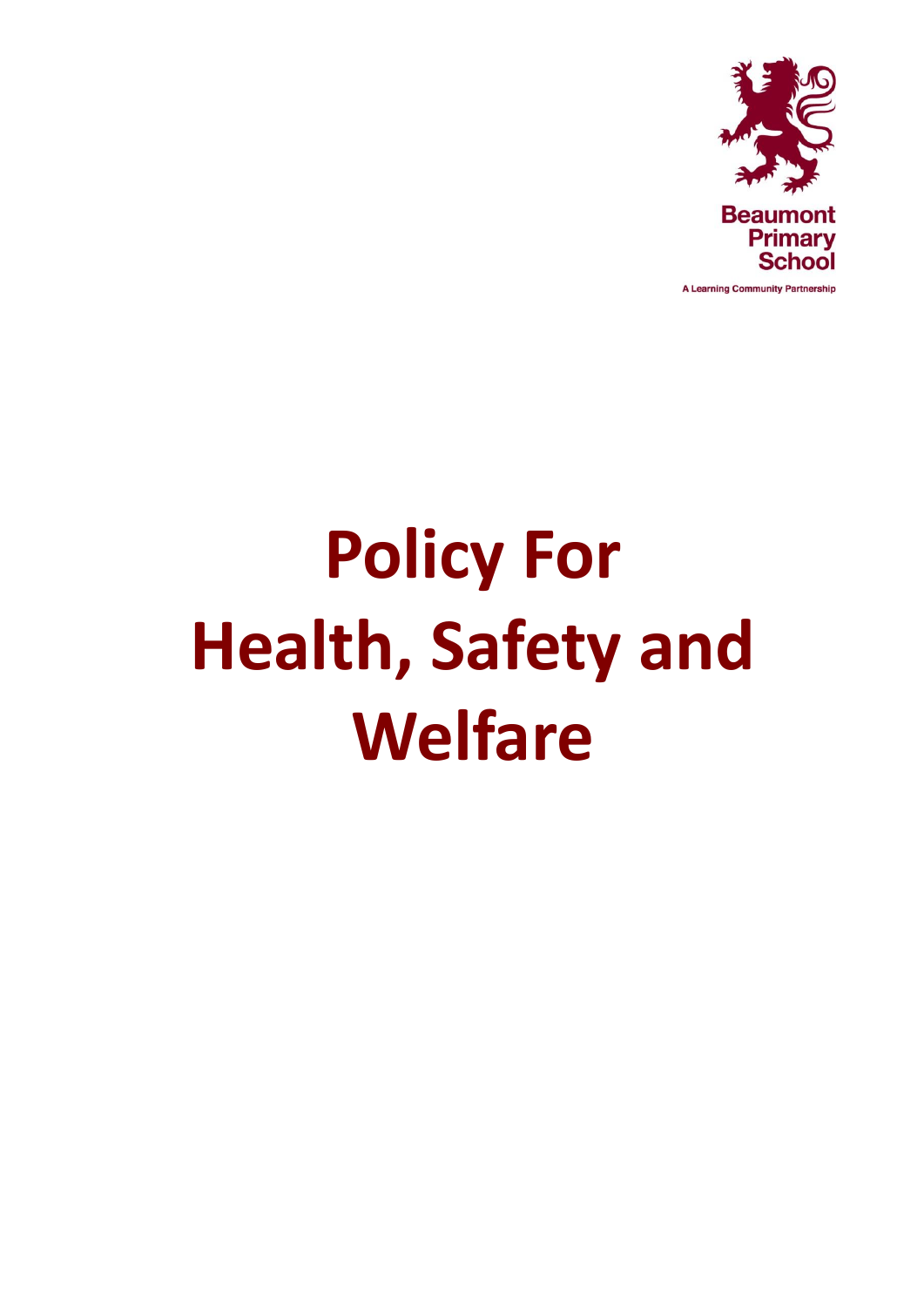# **Beaumont Primary School**

## **Policy for Health, Safety and Welfare**

#### **Introduction**

The health, safety and welfare of all the people who work or learn at our school are of fundamental importance. We aim to provide a safe, secure and pleasant working environment for protecting the health and safety of all children and members of staff.

#### **The School Curriculum**

We teach the children about health and safety in order to equip them with the skills, knowledge and understanding to enable them to live positive, successful and healthy lives. Teachers take every opportunity to education children in this regard in the normal school curriculum.

We teach children respect for their bodies, and how to look after themselves. We discuss these issues with the children in PSHCE. We also show them how to move and play safely in PE lessons.

Health and safety issues also arise when we teach care for the environment and awareness of the dangers of litter. End of Key Stage 2 children receive sex and drugs education (see Drugs Education Policy and Sex Education Policy).

Our school promotes the spiritual growth and welfare of the children through the RE curriculum, through special events such as harvest festivals, and through the daily act of collective worship. Each class has the opportunity to discuss problems or issues of concern with their teacher. Teachers use circle time to help children discuss and overcome any fears and worries they may have. Teachers handle these concerns with sensitivity.

#### **School Meals**

Our school provides the opportunity for children to buy a meal at lunchtimes. If parents are in receipt of Income Support, they may claim free school meals for their children. We do all we can to ensure that the meals provided have a suitable nutritional value, in line with the requirements of the Healthy Schools Standard.

If children choose to bring their own packed lunch, we provide them with a suitable place to eat their lunch, and we supervise them during this time.

Our school promotes a healthy lifestyle. As sweets can damage children's teeth, we prefer sweets not to be eaten in school.

## **School Uniform**

On grounds of health and safety, we prefer children not to wear jewellery in our school. The exception to this rule is earring studs in pierced ears. We ask children either to remove these during PE and games or to leave them at home.

#### **Child Protection**

There is a named Safeguarding person, the Headteacher, who is the Designated Safeguarding Lead. There are three Deputy Designated Safeguarding Leads.

If any person suspects that a child in their class may be the victim of abuse, they should immediately record the event on 'My Concern'.

The Designated Safeguarding Lead works closely with Social Services and LA Officers when investigating such incidents. We handle all such cases with sensitivity and we place paramount importance on the interests of the child.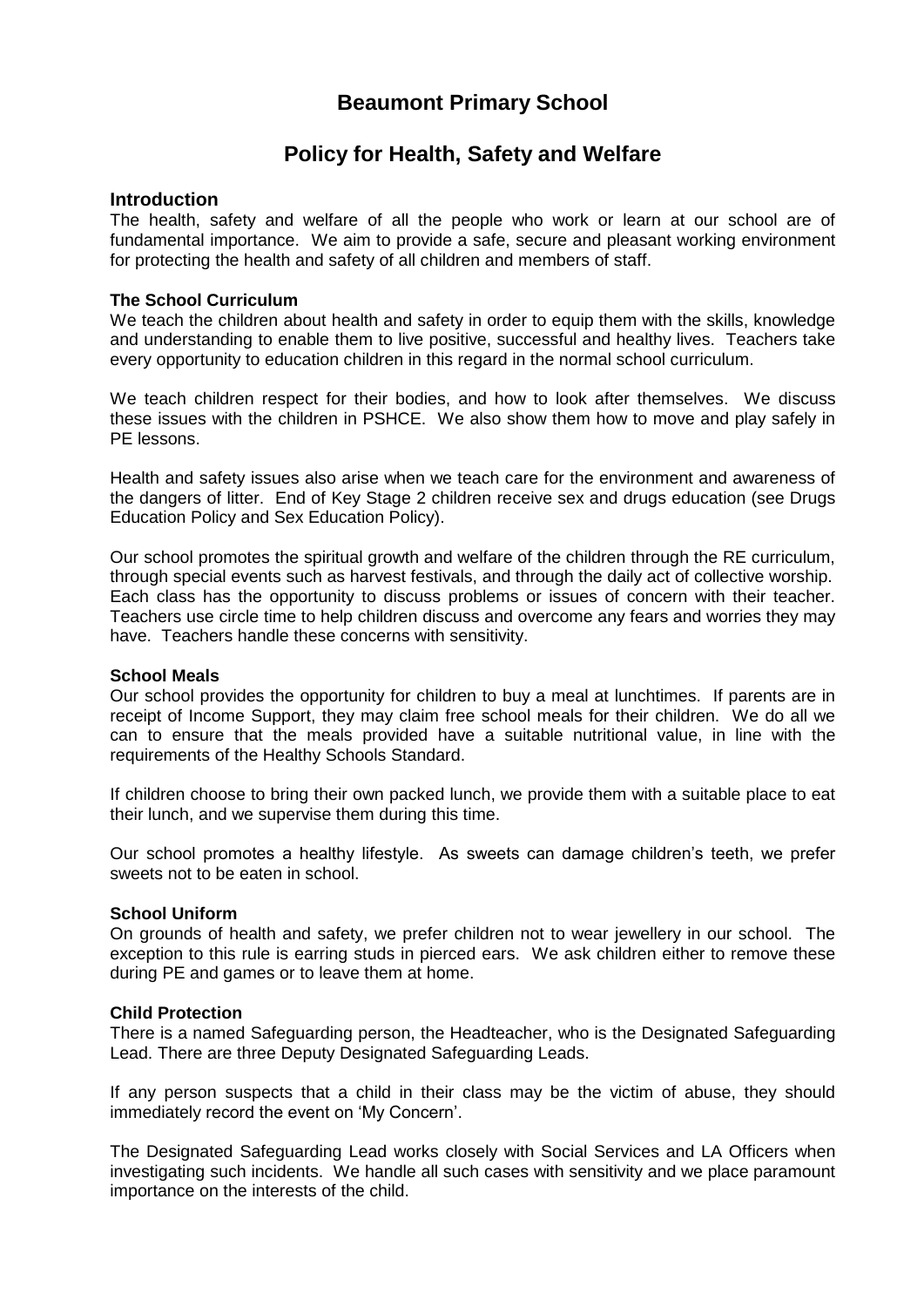We require all adults working in school to have their credentials vetted through the DBS in order to ensure that there is no evidence of offences involving children or abuse.

#### **School Security**

We aim to make the site secure. We will do all we can to ensure the school is a safe environment for all who work or learn here.

We require all adult visitors to the school, who arrive in normal school hours, to sign the visitors' book in the reception area and to wear an identification badge at all times whilst on the school premises.

Teachers will not allow any adult to enter their classroom if the school visitor's badge does not identify them.

If any adult working in the school has suspicions that a person may be trespassing on the school site, they must inform the Headteacher immediately. The Headteacher will warn any intruder that they must leave the school site straight away. If the Headteacher has any concerns that an intruder may cause harm to anyone on the school site, she will contact the police.

#### **Safety of Children**

It is the responsibility of each teacher to ensure that all curriculum activities are safe. If a teacher does have any concerns about pupil safety, they should draw them to the attention of the Headteacher before the activity takes place.

We do not take any child off the school site without the prior permission of the parent.

If an accident does happen, resulting in an injury to a child, the First Aider will do all she can to aid the child concerned. We keep a first aid box in the school hygiene room. Should any incident involving injury to a child take place, a trained First Aider will be called to assist. If necessary, the School Secretary will telephone for emergency assistance.

We record all incidents involving injury in the school logbook, and we inform parents, if appropriate. Should a child be seriously hurt we contact the parents through the emergency telephone number that we keep on the school files.

## **Seat Belts**

We only use coaches and mini-buses where seat belts are provided. We instruct the children to use seat belts at all times when the bus is moving.

## **Theft or Other Criminal Acts**

The teacher or Headteacher will investigate any incidents of theft involving children. If there are serious incidents of theft from the school site, the Headteacher will inform the police and record the incident in the incident book.

Should any incident involve physical violence against a teacher, we will report this to the Health and Safety Executive and support the teacher in question if he/she wishes the matter to be reported to the police.

#### **Monitoring and Review**

The Headteacher, on behalf of the Board of Governors, is responsible for the health and safety matters. The Headteacher keeps the Board of Governors informed of new regulations regarding health and safety and ensure that the school regularly reviews its processes and procedures with regard to health and safety matters. The Headteacher liaises with the LA and other external agencies to ensure that the school procedures are in line with those of the LA.